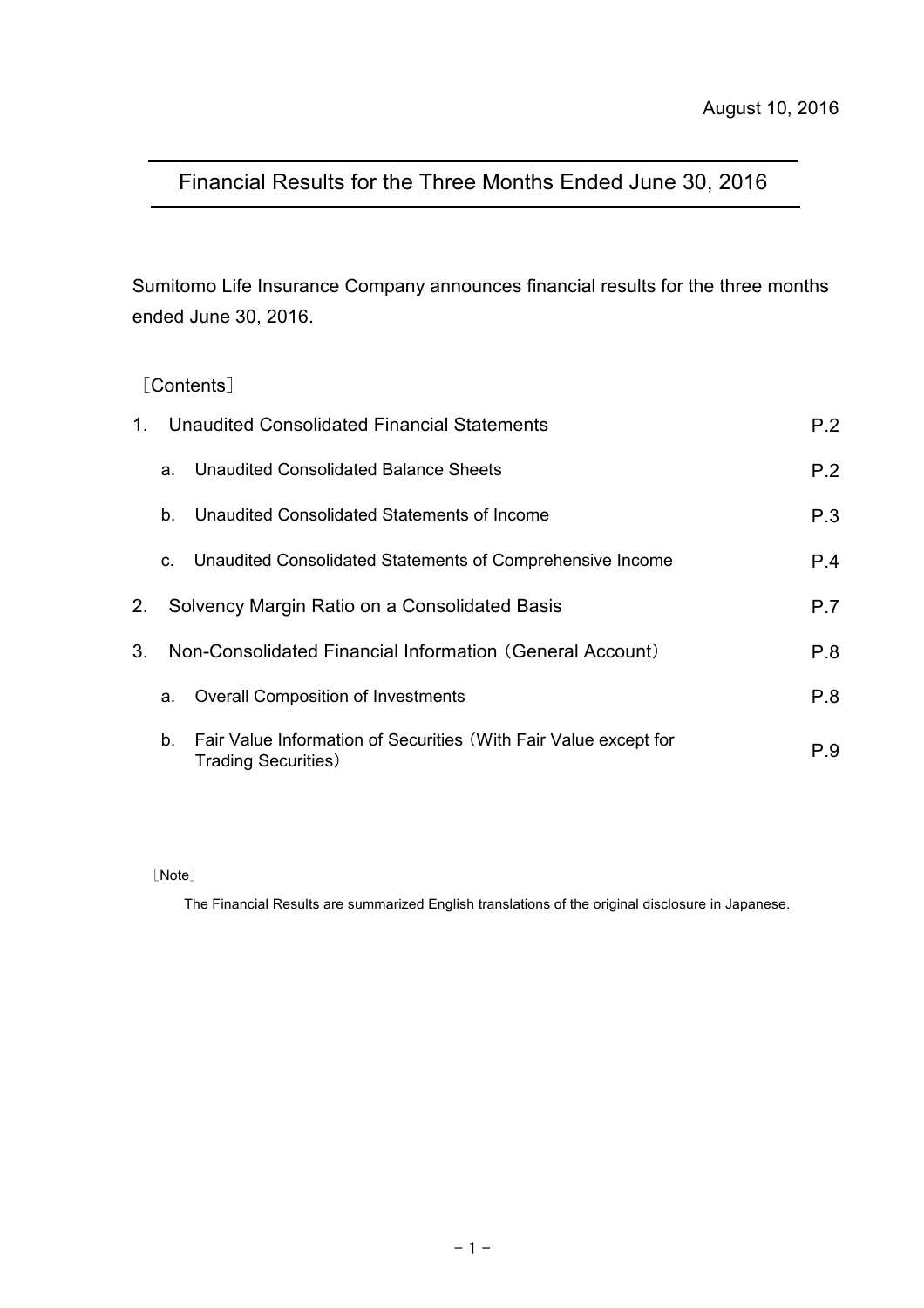## **1. Unaudited Consolidated Financial Statements**

#### **a. Unaudited Consolidated Balance Sheets**

| (Millions of Yen)                                               |                      |                     |  |  |  |
|-----------------------------------------------------------------|----------------------|---------------------|--|--|--|
|                                                                 | As of March 31, 2016 | As of June 30, 2016 |  |  |  |
| ASSETS:                                                         |                      |                     |  |  |  |
| Cash and deposits                                               | 524,140              | 639,738             |  |  |  |
| Call loans                                                      | 105,000              | 179,396             |  |  |  |
| Monetary claims bought                                          | 206,301              | 203,366             |  |  |  |
| Securities                                                      | 26,695,820           | 26,621,539          |  |  |  |
| Loans                                                           | 2,817,173            | 2,719,551           |  |  |  |
| Tangible fixed assets                                           | 624,054              | 624,315             |  |  |  |
| Intangible fixed assets                                         | 326,184              | 294,264             |  |  |  |
| Due from agents                                                 | 77                   | 89                  |  |  |  |
| Reinsurance receivables                                         | 1,422                | 932                 |  |  |  |
| Other assets                                                    | 426,339              | 748,826             |  |  |  |
| Net defined benefit assets                                      | 113                  | 105                 |  |  |  |
| Deferred tax assets                                             | 70,939               | 107,618             |  |  |  |
| Customers' liabilities under acceptances and guarantees         | 1,000                | 1,000               |  |  |  |
| Allowance for possible loan losses                              | (1, 518)             | (1, 419)            |  |  |  |
| <b>Total assets</b>                                             | 31,797,049           | 32,139,324          |  |  |  |
| LIABILITIES:                                                    |                      |                     |  |  |  |
| Policy reserves and other reserves                              | 28,363,448           | 28,403,278          |  |  |  |
| Reserve for outstanding claims                                  | 169,100              | 167,032             |  |  |  |
| Policy reserves                                                 | 27,935,119           | 27,946,449          |  |  |  |
| Policyholders' dividend reserves                                | 259,228              | 289,796             |  |  |  |
| Reinsurance payables                                            | 4,176                | 4,721               |  |  |  |
| Corporate bonds                                                 | 235,442              | 329,334             |  |  |  |
| <b>Other liabilities</b>                                        | 1,123,499            | 1,364,991           |  |  |  |
| Net defined benefit liabilities                                 | 30,200               | 30,027              |  |  |  |
| Accrued retirement benefits for directors                       | 15                   |                     |  |  |  |
| Reserve for price fluctuation                                   | 352,221              | 399,424             |  |  |  |
| Deferred tax liabilities                                        | 29,658               | 41,395              |  |  |  |
| Deferred tax liabilities for land revaluation                   | 16,997               | 16,993              |  |  |  |
| Acceptances and guarantees                                      | 1,000                | 1,000               |  |  |  |
| <b>Total liabilities</b>                                        | 30,156,659           | 30,591,167          |  |  |  |
| <b>NFT ASSETS:</b>                                              |                      |                     |  |  |  |
| <b>Foundation funds</b>                                         | 200,000              | 200,000             |  |  |  |
| Reserve for redemption of foundation funds                      | 439,000              | 439,000             |  |  |  |
| Reserve for revaluation                                         | 2                    | 2                   |  |  |  |
| Surplus                                                         | 339,926              | 301,059             |  |  |  |
| Total funds, reserve and surplus                                | 978,929              | 940,061             |  |  |  |
| Net unrealized gains on available-for-sale securities           | 723,567              | 703,355             |  |  |  |
| Deferred gains(losses) on derivatives under hedge<br>accounting |                      | (787)               |  |  |  |
| Land revaluation differences                                    | (64, 505)            | (64, 515)           |  |  |  |
| Foreign currency translation adjustments                        | (11, 877)            | (45,064)            |  |  |  |
| Remeasurements of defined benefit plans                         | 14,111               | 14,957              |  |  |  |
| Total accumulated other comprehensive income                    | 661,295              | 607,946             |  |  |  |
| Non-controlling interests                                       | 165                  | 148                 |  |  |  |
| Total net assets                                                | 1,640,390            | 1,548,157           |  |  |  |
| Total liabilities and net assets                                | 31,797,049           | 32,139,324          |  |  |  |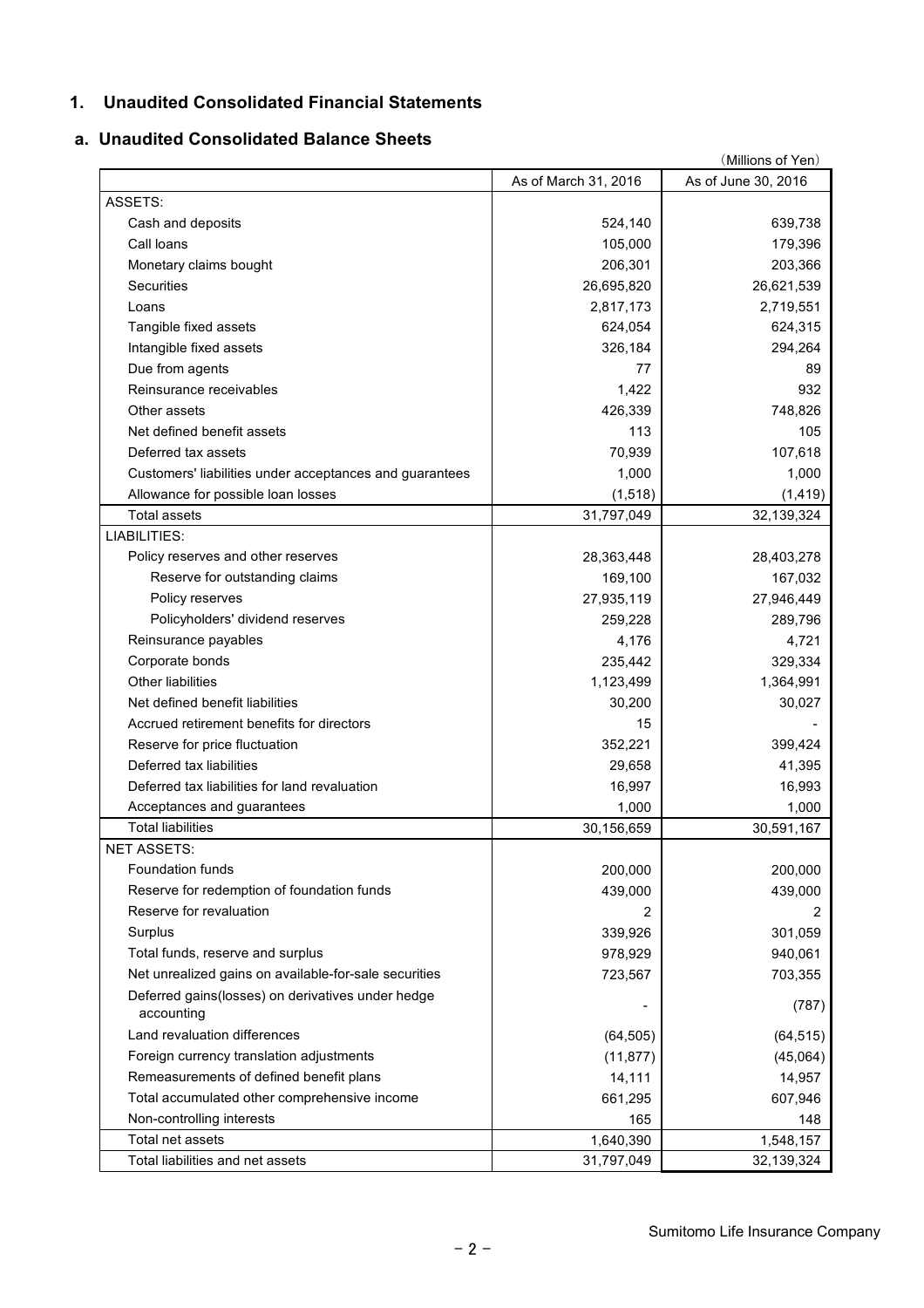## **b. Unaudited Consolidated Statements of Income**

| (Millions of Yen)                                          |                                     |                                     |  |  |  |
|------------------------------------------------------------|-------------------------------------|-------------------------------------|--|--|--|
|                                                            | Three months ended<br>June 30, 2015 | Three months ended<br>June 30, 2016 |  |  |  |
| Ordinary income                                            | 946,727                             | 1,017,049                           |  |  |  |
| Insurance premiums and other                               | 746,660                             | 789,166                             |  |  |  |
| Investment income                                          | 171,791                             | 202,048                             |  |  |  |
| Interest, dividends and other income                       | 135,058                             | 148,096                             |  |  |  |
| Gains on trading securities                                | 30                                  | 134                                 |  |  |  |
| Gains on sales of securities                               | 2,397                               | 23,590                              |  |  |  |
| Investment gains on separate accounts                      | 34,104                              |                                     |  |  |  |
| Other ordinary income                                      | 28,276                              | 25,834                              |  |  |  |
| Ordinary expenses                                          | 909,951                             | 954,015                             |  |  |  |
| Benefits and other payments                                | 703,157                             | 542,022                             |  |  |  |
| Claims paid                                                | 140,993                             | 133,021                             |  |  |  |
| Annuity payments                                           | 132,288                             | 191,402                             |  |  |  |
| Benefits payments                                          | 84,658                              | 83,864                              |  |  |  |
| Surrender benefits                                         | 329,886                             | 108,119                             |  |  |  |
| Provision for policy reserves and other reserves           | 38,888                              | 227,931                             |  |  |  |
| Provision for reserve for outstanding claims               | 2,018                               |                                     |  |  |  |
| Provision for policy reserves                              | 36,768                              | 227,866                             |  |  |  |
| Provision for interest on policyholders' dividend reserves | 101                                 | 65                                  |  |  |  |
| Investment expenses                                        | 41,714                              | 51,708                              |  |  |  |
| Interest expenses                                          | 1,196                               | 1,700                               |  |  |  |
| Losses on sales of securities                              | 734                                 | 395                                 |  |  |  |
| Losses on valuation of securities                          | 10                                  | 1,044                               |  |  |  |
| Investment losses on separate accounts                     |                                     | 39,005                              |  |  |  |
| Operating expenses                                         | 81,678                              | 97,824                              |  |  |  |
| Other ordinary expenses                                    | 44,513                              | 34,528                              |  |  |  |
| Ordinary profit                                            | 36,776                              | 63,033                              |  |  |  |
| Extraordinary gains                                        | 492                                 | 171                                 |  |  |  |
| Gains on disposals of fixed assets                         | 492                                 | 171                                 |  |  |  |
| <b>Extraordinary losses</b>                                | 14,098                              | 47,316                              |  |  |  |
| Losses on disposals of fixed assets                        | 262                                 | 37                                  |  |  |  |
| Impairment losses                                          | 190                                 | 9                                   |  |  |  |
| Provision for reserve for price fluctuation                | 13,516                              | 47,203                              |  |  |  |
| Payments to social responsibility reserve                  | 129                                 | 66                                  |  |  |  |
| Surplus before income taxes                                | 23,170                              | 15,888                              |  |  |  |
| Income taxes                                               |                                     |                                     |  |  |  |
| Current                                                    | 10,689                              | 20,573                              |  |  |  |
| Deferred                                                   | (7, 799)                            | (19, 803)                           |  |  |  |
| Total income taxes                                         | 2,890                               | 770                                 |  |  |  |
| Net surplus                                                | 20,280                              | 15,118                              |  |  |  |
| Net surplus attributable to non-controlling interests      | 0                                   | 0                                   |  |  |  |
| Net surplus attributable to the Parent Company             | 20,279                              | 15,117                              |  |  |  |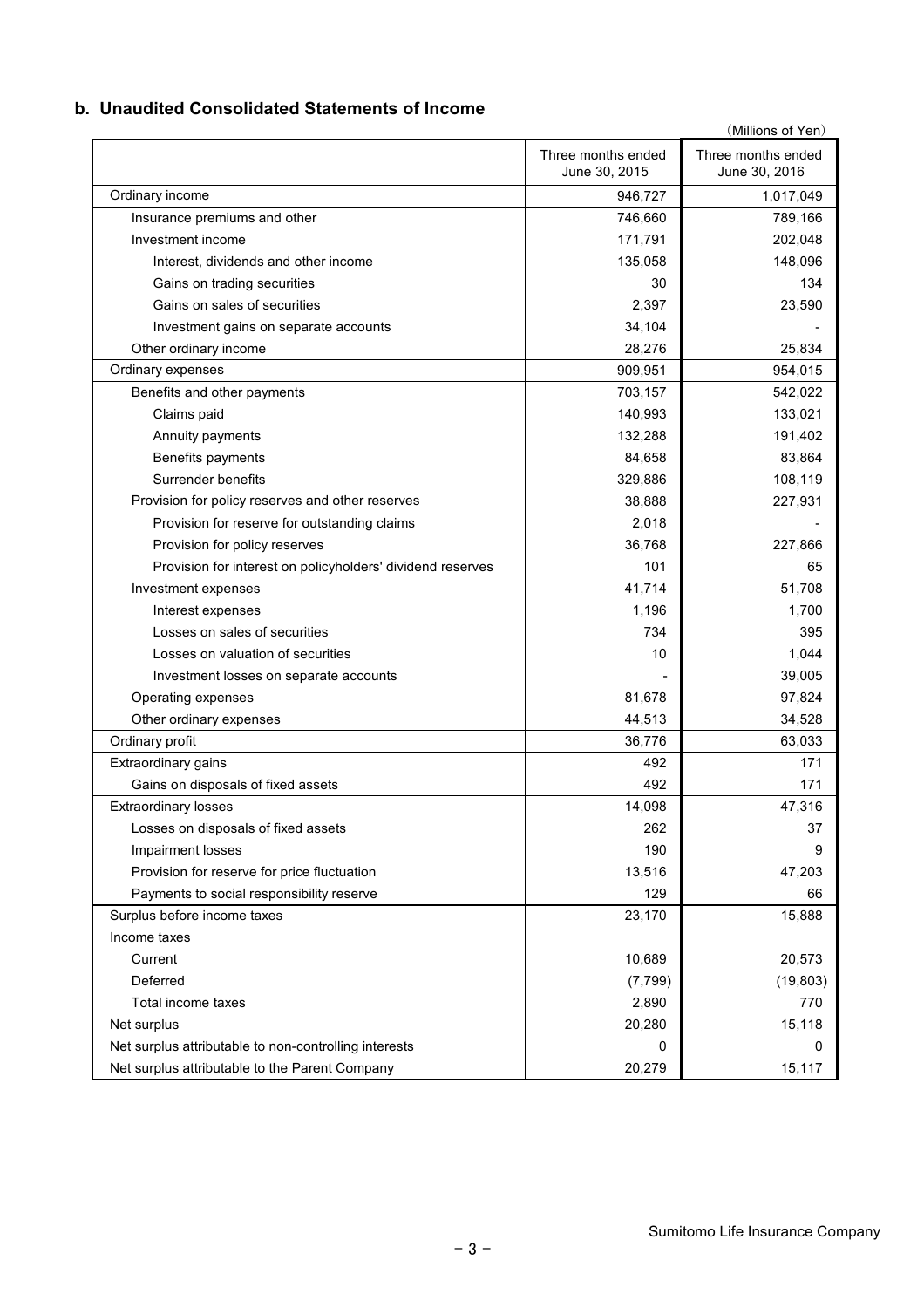# **c. Unaudited Consolidated Statements of Comprehensive Income**

|                                                                                    |                                     | (Millions of Yen)                   |
|------------------------------------------------------------------------------------|-------------------------------------|-------------------------------------|
|                                                                                    | Three months ended<br>June 30, 2015 | Three months ended<br>June 30, 2016 |
| Net surplus                                                                        | 20,280                              | 15,118                              |
| Other comprehensive income(loss)                                                   | 18,680                              | (53, 339)                           |
| Net unrealized gains(losses) on available-for-sale securities                      | 18,000                              | (20, 132)                           |
| Deferred gains(losses) on derivatives under hedge accounting                       |                                     | (787)                               |
| Land revaluation differences                                                       |                                     | (0)                                 |
| Foreign currency translation adjustments                                           | 13                                  | (30, 306)                           |
| Remeasurements of defined benefit plans                                            | 2,299                               | 846                                 |
| Share of other comprehensive income(loss) of associates<br>under the equity method | (1,632)                             | (2,959)                             |
| Comprehensive income(loss)                                                         | 38,960                              | (38, 220)                           |
| Comprehensive income(loss) attributable to the Parent<br>Company                   | 38,960                              | (38, 204)                           |
| Comprehensive income(loss) attributable to non-controlling<br>interests            | 0                                   | (15)                                |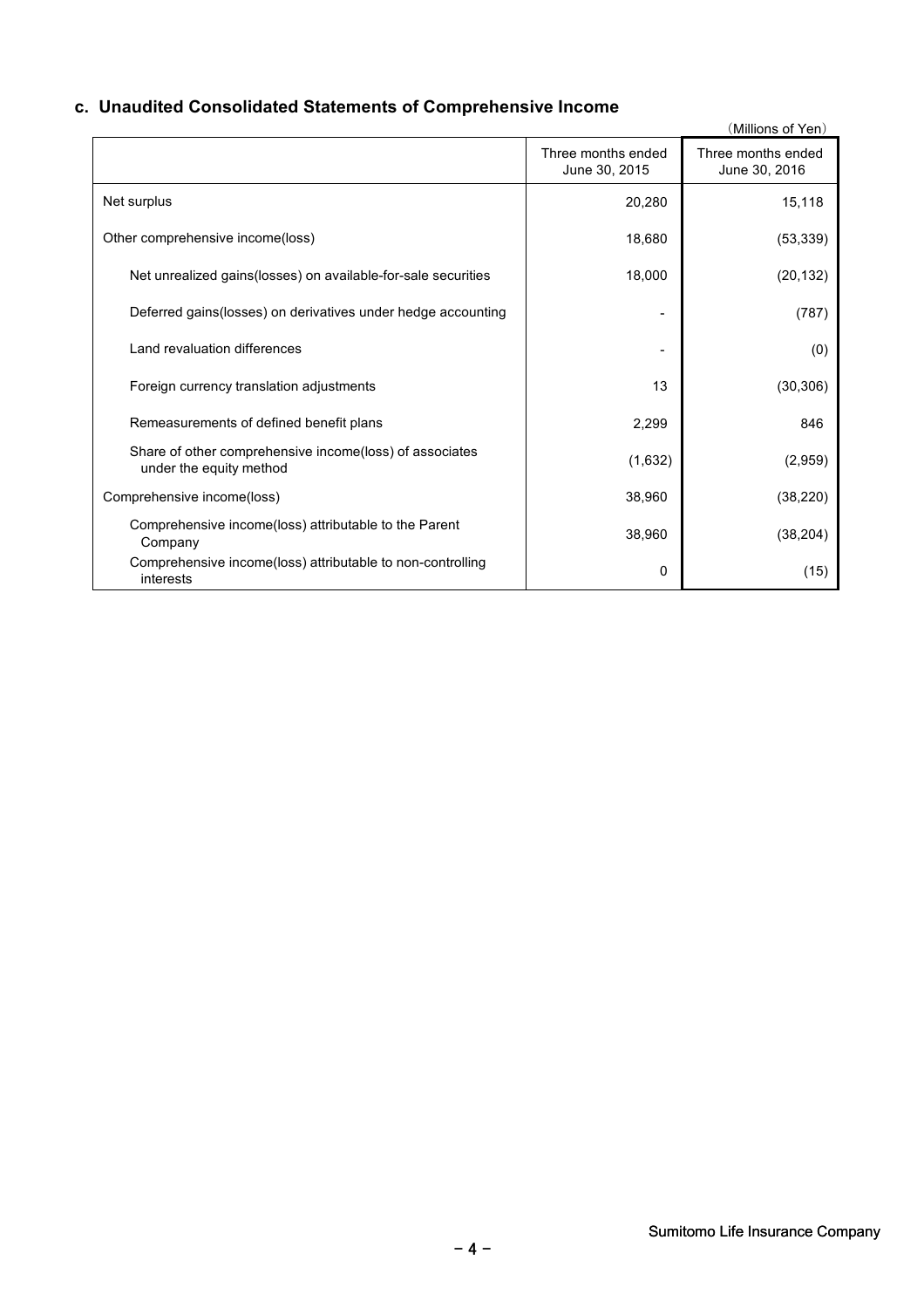# **Notes to the Unaudited Consolidated Financial Statements**

# **Notes to the Unaudited Consolidated Balance Sheet as of June 30, 2016**

- 1. Assets and liabilities denominated in foreign currencies, except for investments in unconsolidated subsidiaries and affiliates, are translated into Japanese Yen at the exchange rates on the balance sheet date. Investments in unconsolidated subsidiaries and affiliates are translated into Japanese Yen at the exchange rates on the dates of acquisition.
- 2. As the proposed appropriations of surplus of the Company for the fiscal year ended March 31, 2016 were approved at the annual meeting of the representatives of policyholders held on July 5, 2016, the balance sheet as of June 30, 2016 is based on the approval.
- 3. Securities loaned under security lending agreements amounted to ¥1,380,002 million as of June 30, 2016.

|                                                      | Millions of Yen |
|------------------------------------------------------|-----------------|
| Balance at the beginning of the period               | 259,228         |
| Transfer from surplus in the previous fiscal year    | 51,548          |
| Dividend payments to policyholders during the period | (21, 045)       |
| Interest accrued during the period                   | 65              |
| Balance at the end of the period                     | 289,796         |

4. Changes in policyholders' dividend reserves for the period ended June 30, 2016 were as follows:

5. The Company redeemed ¥30,000 million of foundation funds and transferred the same amount of reserve for fund redemption to reserve for redemption of foundation funds as prescribed in Article 56 of the Insurance Business Act as of August 4, 2016.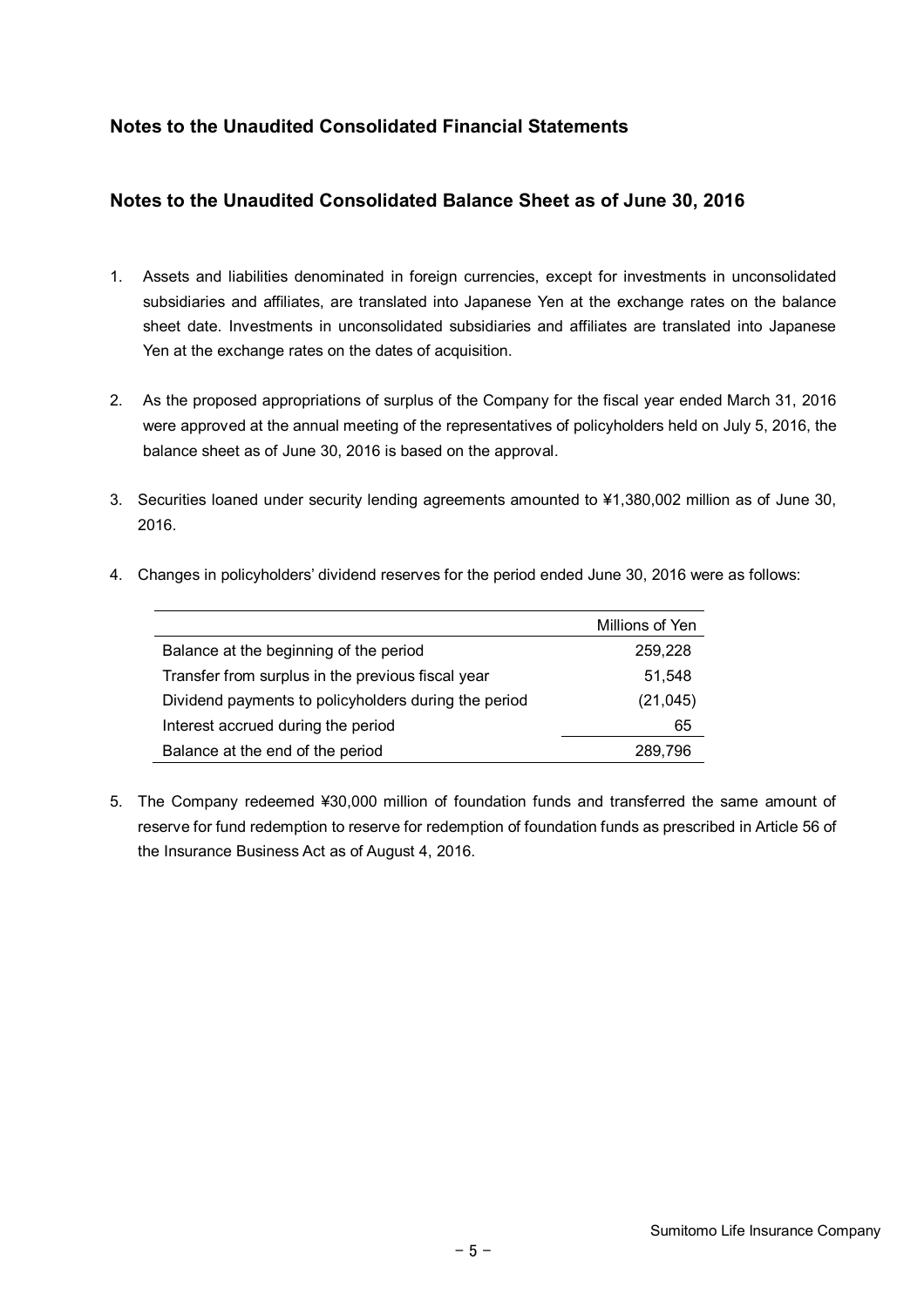# **Notes to the Unaudited Consolidated Statement of Income for the Three Months Ended June 30, 2016**

1. The total amount of depreciation of tangible fixed assets was ¥8,418 million and the total amount of amortization of goodwill was ¥549 million for the period ended June 30, 2016.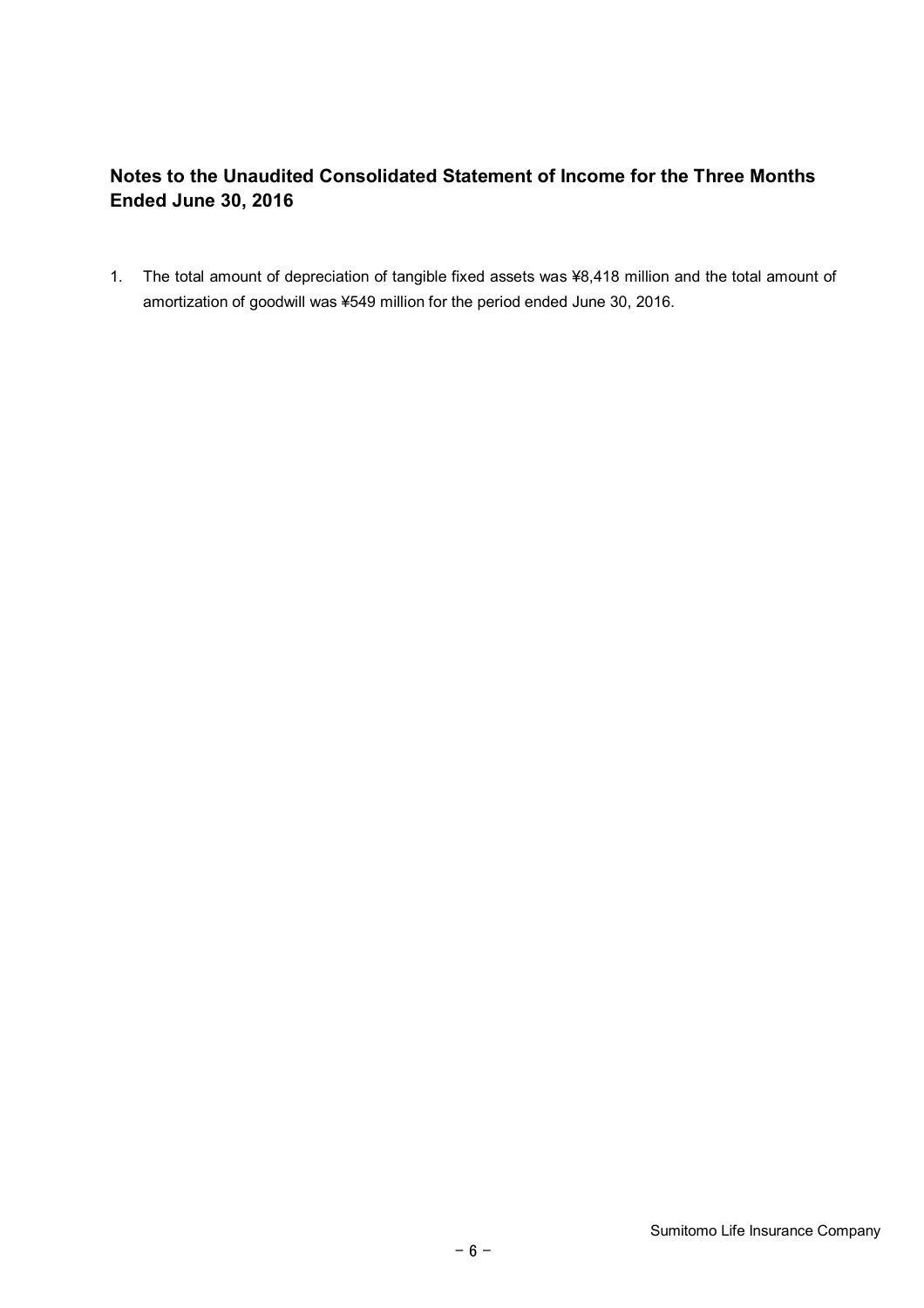## **2. Solvency Margin Ratio on a Consolidated Basis**

|                                                                                                                                                                                                                                                                       |                      | (Millions of Yen)   |
|-----------------------------------------------------------------------------------------------------------------------------------------------------------------------------------------------------------------------------------------------------------------------|----------------------|---------------------|
|                                                                                                                                                                                                                                                                       | As of March 31, 2016 | As of June 30, 2016 |
| Solvency margin gross amount<br>(A)                                                                                                                                                                                                                                   | 3,008,173            | 3,186,035           |
| Foundation funds and others                                                                                                                                                                                                                                           | 624,723              | 658,215             |
| Reserve for price fluctuation                                                                                                                                                                                                                                         | 352,221              | 399,424             |
| Contingency reserve                                                                                                                                                                                                                                                   | 323,583              | 333,970             |
| Unusual contingency reserve                                                                                                                                                                                                                                           |                      |                     |
| General allowance for possible loan losses                                                                                                                                                                                                                            | 1,018                | 926                 |
| (Net unrealized gains (losses) on available-for-sale securities (before<br>income tax effect adjustments) and deferred gains (losses) on<br>derivatives under hedge accounting (before income tax effect<br>adjustments)) $\times$ 90% (Multiplied by 100% if losses) | 902,773              | 880,702             |
| Net unrealized gains on real estate × 85%<br>(Multiplied by 100% if losses)                                                                                                                                                                                           | (12, 174)            | (12, 237)           |
| Total amount of unrecognized actuarial gains (losses) and<br>unrecognized past service costs                                                                                                                                                                          | 19,558               | 20,735              |
| Excess of continued Zillmerized reserve                                                                                                                                                                                                                               | 645,885              | 652,764             |
| Qualifying subordinated debt                                                                                                                                                                                                                                          | 149,480              | 249,480             |
| Excess of continued Zillmerized reserve and qualifying subordinated<br>debt not included in margin calculation                                                                                                                                                        |                      |                     |
| Deduction clause                                                                                                                                                                                                                                                      | (70, 994)            | (69, 688)           |
| <b>Others</b>                                                                                                                                                                                                                                                         | 72,100               | 71,741              |
| Total amount of risk<br>(B)<br>$\sqrt{(\sqrt{R_1^2 + R_5^2 + R_8 + R_9)^2 + (R_2 + R_3 + R_7)^2 + R_4 + R_6}}$                                                                                                                                                        | 753,288              | 760,722             |
| $R_1$<br>Insurance risk                                                                                                                                                                                                                                               | 98,046               | 96,375              |
| General insurance risk<br>$\rm R_{\,5}$                                                                                                                                                                                                                               |                      |                     |
| $R_6$<br>Large disaster risk                                                                                                                                                                                                                                          |                      |                     |
| Third-sector insurance risk<br>$R_8$                                                                                                                                                                                                                                  | 64,959               | 64,815              |
| Insurance risk of small-amount, short-term insurer<br>$R_{9}$                                                                                                                                                                                                         |                      |                     |
| Risk of assumed yield<br>$R_2$                                                                                                                                                                                                                                        | 210,145              | 208,769             |
| $R_7$ <sup>*</sup><br>Minimum guarantee risk                                                                                                                                                                                                                          | 34,880               | 33,693              |
| Investment risk<br>$R_3$                                                                                                                                                                                                                                              | 472,368              | 482,833             |
| Operational risk<br>$R_4$                                                                                                                                                                                                                                             | 17,608               | 17,729              |
| Solvency margin ratio<br>$\frac{(A)}{(1/2) \times (B)}$ × 100                                                                                                                                                                                                         | 798.6%               | 837.6%              |

※ The standard method is used for the calculation of the amount equivalent to minimum guarantee risk.

Note: The amounts and figures in the table above are calculated based on Article 130 of the Insurance Business Act, Article 86-2 and Article 88 of the Ordinance for Enforcement of the Insurance Business Act and Financial Services Agency Public Notice No.23 of 2011.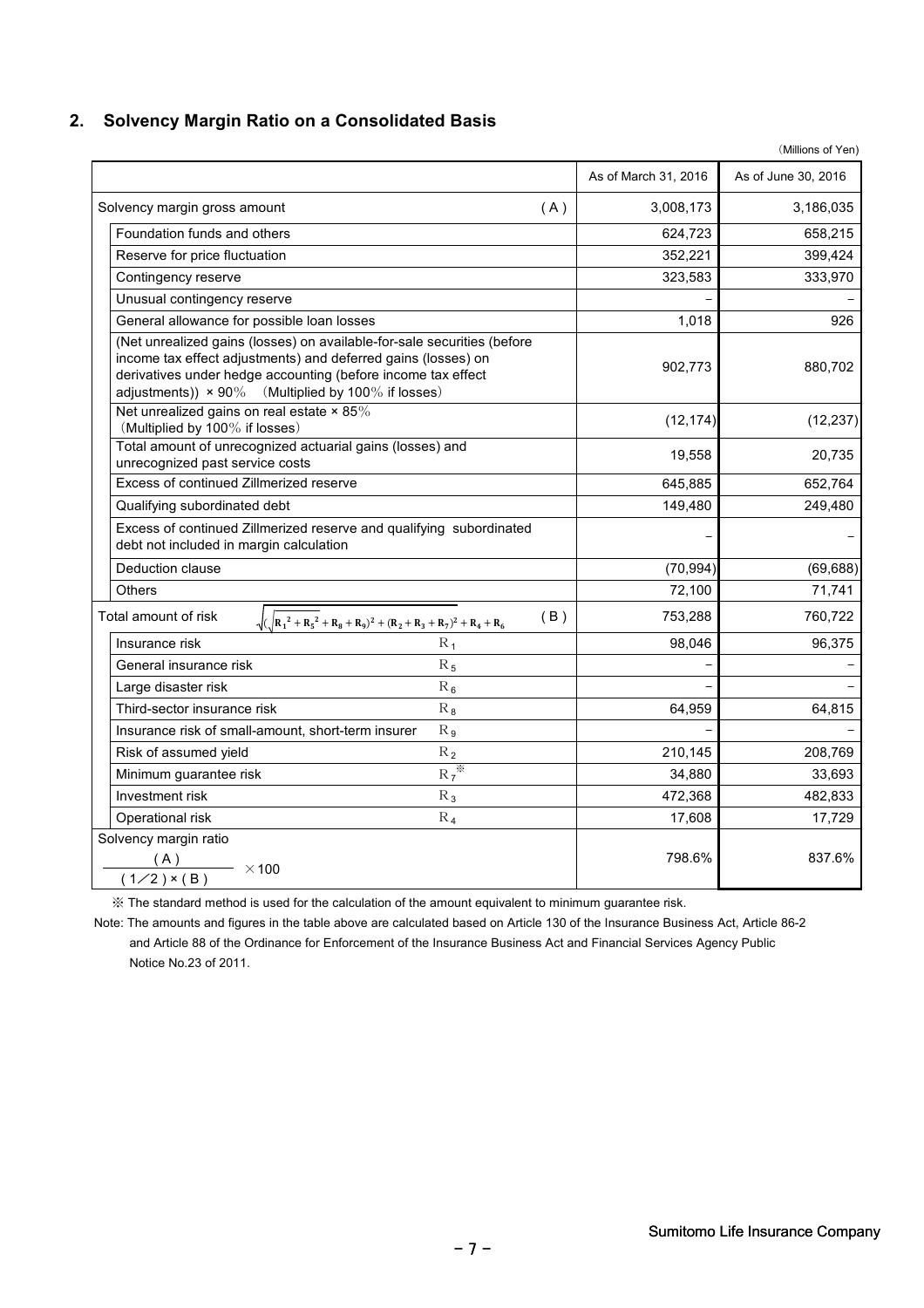#### **3. Non-Consolidated Financial Information** (**General Account**)

#### (Millions of Yen, %) Amount | % of total | Amount | % of total 448,860 1.7 590,012 2.2 206,301 0.8 203,366 0.8 22,063,959 85.0 22,327,535 83.8 12,982,825 50.0 13,036,081 48.9 1,438,497 5.5 1,416,742 5.3 7,600,287 29.3 7,820,450 29.3 Foreign bonds **6,677,711** 25.7 6,903,683 25.9 Other foreign securities 1.4 922,576 3.6 916,767 3.4 42,349 0.2 54,260 0.2 2,196,475 8.5 2,135,683 8.0 314,654 1.2 310,525 1.2 1,881,821 | 7.3 | 1,825,157 | 6.8 614,369 2.4 612,519 2.3 429,136 1.7 427,736 1.6 75,322 0.3 112,303 0.4 351,018 1.4 669,670 2.5  $(1,502)$   $(0.0)$   $(1,405)$   $(0.0)$ 25,954,805 100.0 26,649,684 100.0 5,725,806 22.1 6,073,720 22.8 Industrial and consumer loans Real estate Domestic bonds Domestic stocks Foreign securities Investments in securities Other securities Foreign currency denominated assets Deferred tax assets Investment property Other assets Loans Policy loans Total Allowance for possible loan losses As of March 31, 2016 **As of June 30, 2016** Monetary claims bought Cash, deposits and call loans

#### **a. Overall Composition of Investments**

Note: Real estate is recorded as the sum total of land, buildings and construction in progress.